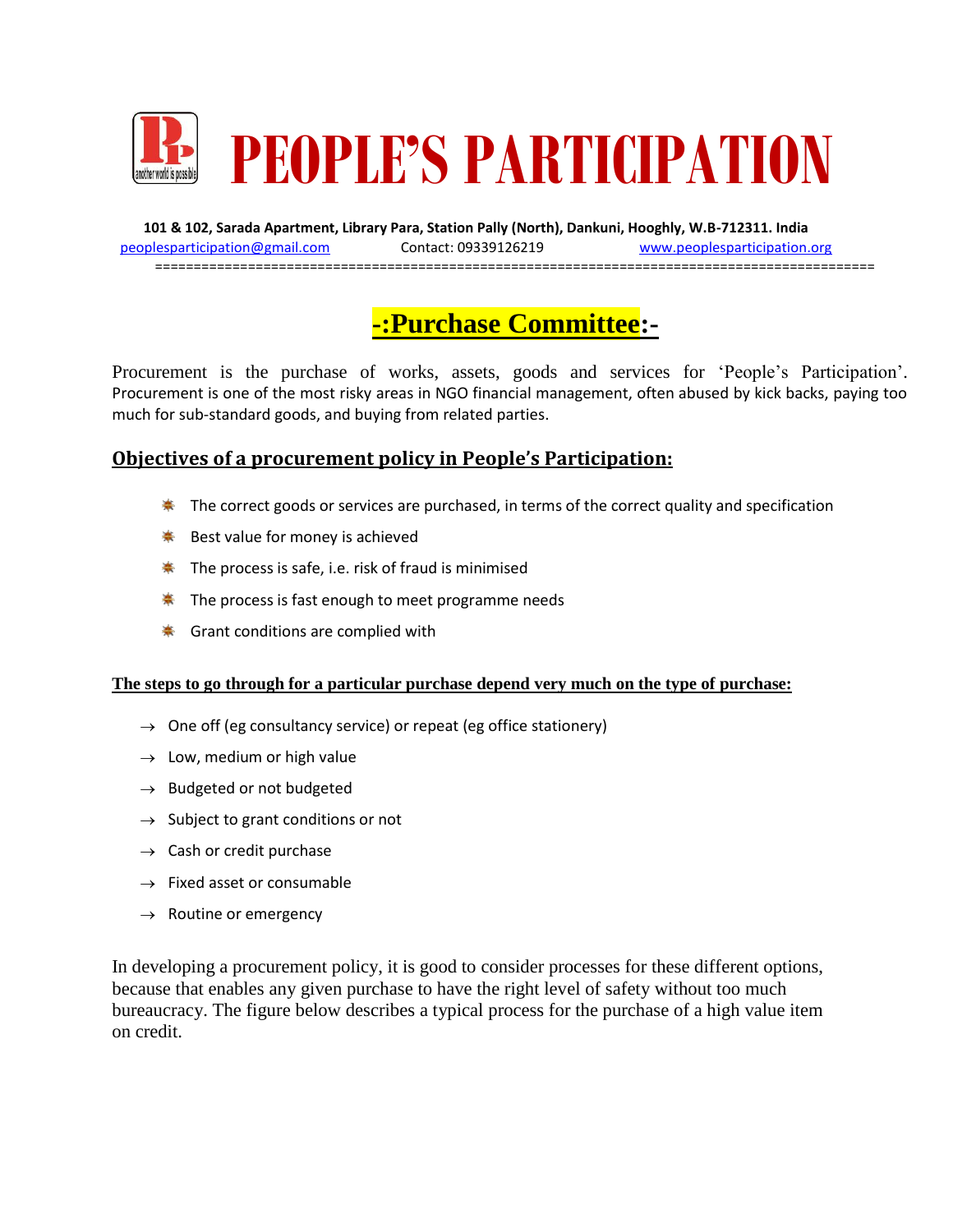**Prepare Specification, check budget--- Prepare Purchase Requisition--- Check & authorize Requisition--- Obtain Quotation--- Select Supplier (Purchasing Panel)--- Issue Purchase order--- Receive Goods--- Receive & Check invoices--- Prepare & authorize Payment Authority --- Pay Supplier Invoices--- Enter Payment in Cash Book**

President, Secretary and Treasurer would be involved in the procurement. This 'segregation of duties' reduces the risk of fraud. In 'People's Participation', it may be necessary to compromise if there is not enough staff to fill all the roles.

### **Governing Body**

The Governing Body would normally only get involved with authorising high value purchases, or significant items that were not budgeted for.

## **Purchasing panel**

The panel is consists of representatives from the programme and finance departments, President and the key users and budget holders. They will select suppliers for the authorised supplier list for standard and repeat purchases. They also review individual purchases, choosing the best option from the quotes supplied to them.

## **User**

The 'user' needs the goods or services and makes a request for purchase. This could be a field officer, an office worker or a budget holder or Coordinators. Sometimes the user may be involved in sourcing suppliers or obtaining quotes, and checking the goods on arrival.

### **Budget holder**

The budget holder is responsible for managing the project and delivering objectives within budget. If the budget holder did not raise the purchase requisition, they should always authorise it. They should also approve the payment requisition.

### **Procurement / logistics officer**

The procurement or logistics officer may be responsible for sourcing suppliers and obtaining quotes, or advertising bids for large procurements. They should not normally sit on the **Purchasing panel**. They are usually responsible for going out to do the buying, or receiving the goods if they are delivered. (A dishonest person in this position may collude with suppliers to carry out frauds that are very difficult to prevent and detect – so consider segregation of duties carefully, and take care that they do not influence tender committee decisions unduly).

## **Finance Manager / Accountant / Bookkeeper**

The finance team needs to be represented on the **Purchasing panel**. They authorise purchase requests and Local Purchase Orders (for making credit purchases), and payment requests. They write the cheques or issue the cash, record the transactions in the books of account and ensure that all the paperwork is properly filed.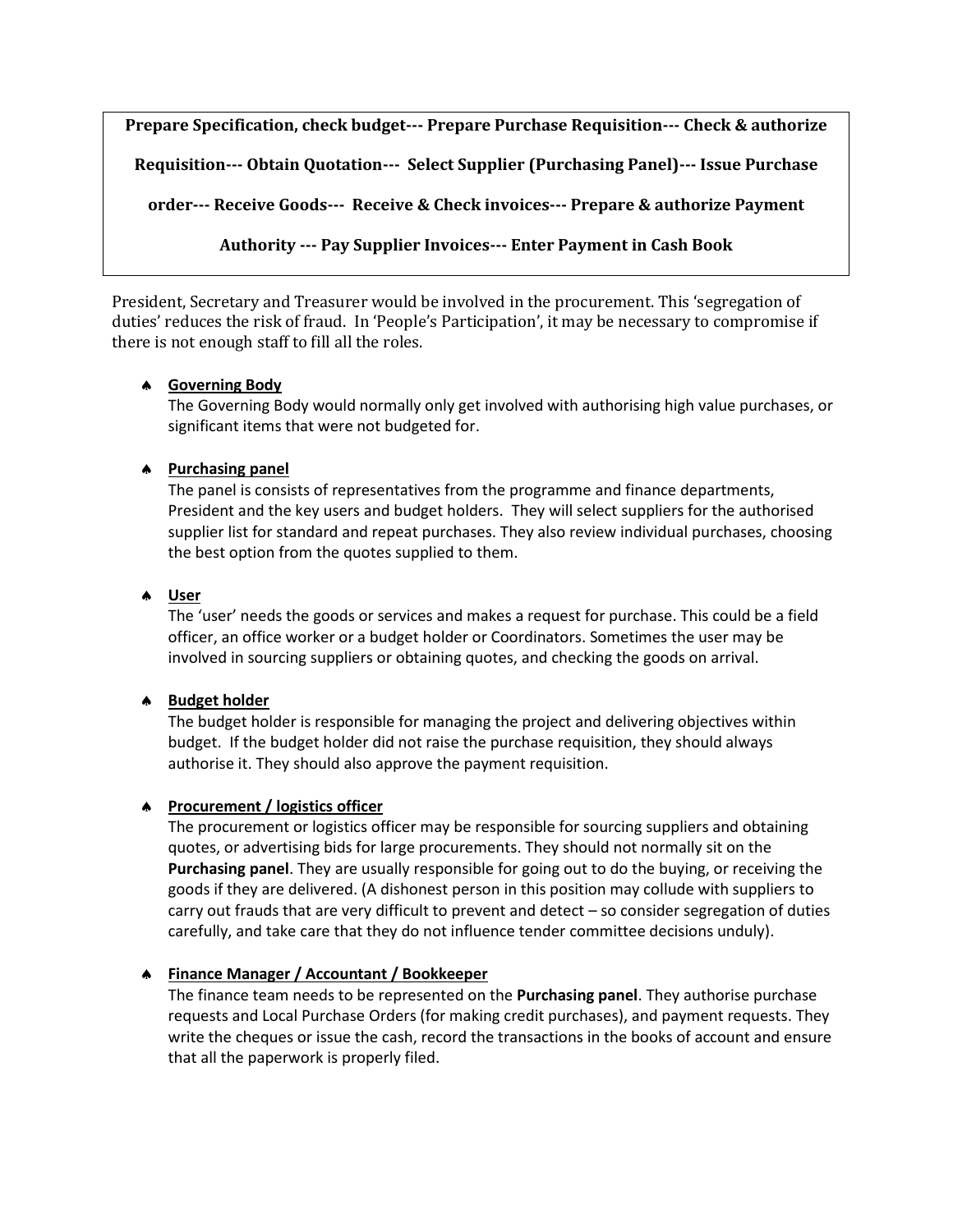We also have to thinking about the environment; we might need to consider transport distances, energy efficiency of electrical products, fuel efficiency and cleanness of vehicles etc. **People's Participation'** often form a significant part of the economy and its purchasing decisions have a knock on impact, which may be negative if we perpetuate unsustainable, abusive, illegal or polluting practices. Creating an ethical procurement policy is important as it gives the **Purchasing Panel** a justification for selecting an option apart from the cheapest one, if that will be a more responsible and ethical choice.

There is a lot of paperwork associated with procurement, which needs to be kept and properly filed so that it can be easily retrieved for audit purposes.

### **Standard documents (internally generated)**

- $\otimes$  Purchase requisition
- Local Purchase Order
- Goods Received Notes
- Payment Requisition
- Payment Voucher
- $\otimes$  Purchase decision record (or equivalent)

#### **Source Documents (from suppliers)**

- Quotations and pro/forma invoices or records of telephone quotes obtained
- $\Theta$  Proposals (eg for consultancy services)
- $\Theta$  Contracts (eg for services)
- $\Theta$  Invoices
- $\Theta$  Goods Delivery notes
- $\Theta$  Receipts

#### **Other documents needed for reference**

- **N** Budgets
- Grant agreements
- List of authorised suppliers
- $\aleph$  Ethical procurement policy
- Minutes of Governing Body and Tender Committee meetings

This policy has been reviewed and is recommended for approval by: **Dipankar Mitra Secretary - 'People's Participation'**